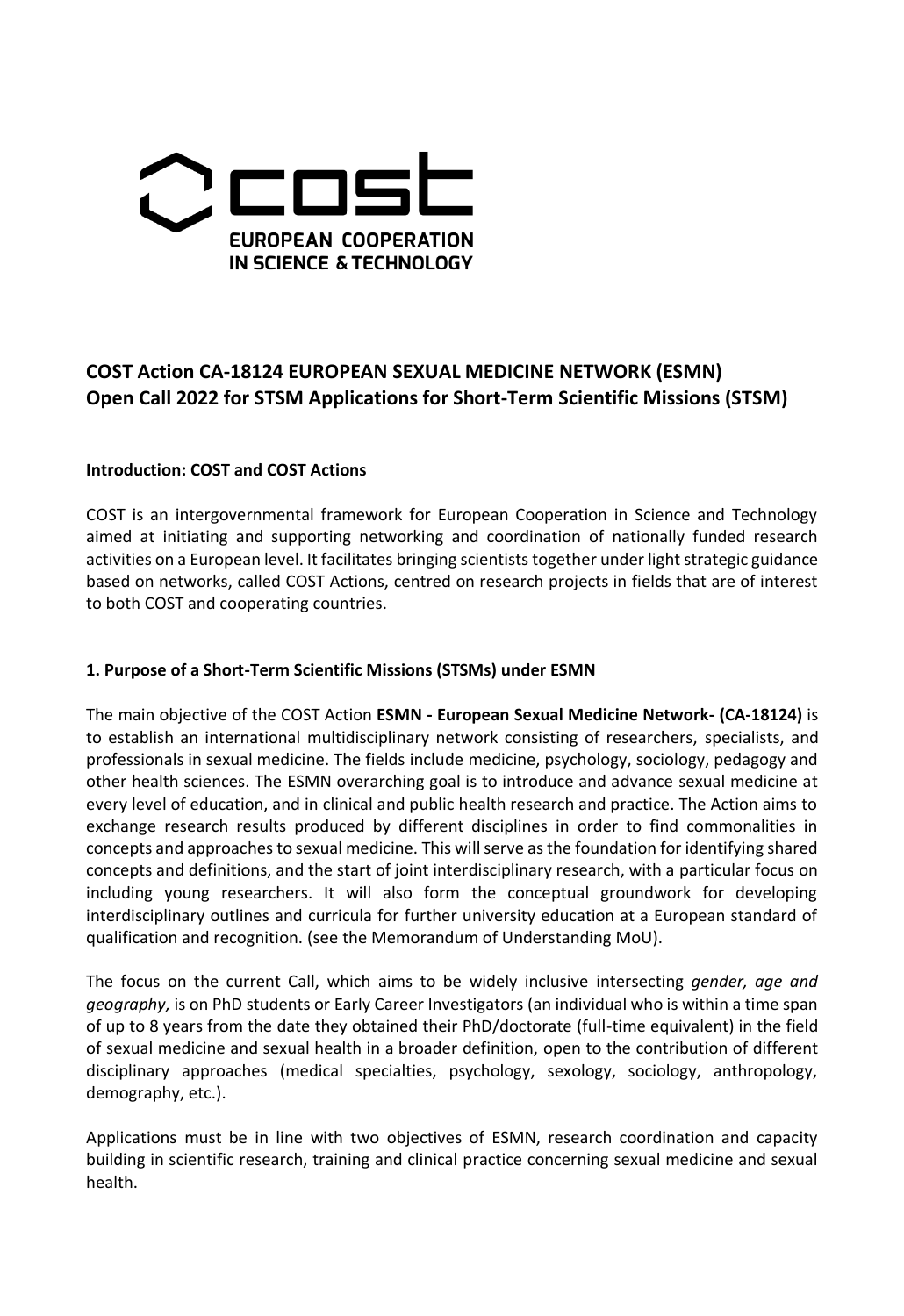STSM are aimed at sustaining the production of specific tangible outputs, such as STSM reports, collaborative projects, joint publications, presentation in a COST Action Meeting or an external conference to a wider scientific community, potential stakeholders, contacts for new collaboration. STSM are aimed also at promoting less tangible outputs, e.g., knowledge exchange, transfer of skills and techniques, increased visibility and awareness of COST Action, networking.

### **2. Specific information concerning STSMs under ESMN**

The STSM grant is providing a contribution for travelling, accommodation and subsistence expenses, implementation of the project, delivery of the report to the COST Action MC and overall effort. The Grantee can perform the mission anywhere in the world.

The financial support is a contribution to the overall expenses incurred during the STSM and may not necessarily cover all of the associated outgoings. Participant grants are non-commercial transactions, therefore, claims as such are not subject to V.A.T deduction. Taxes normally due or applicable with respect to the payment of the grant are not to be deducted from amounts payable to participants. It is the responsibility of each participant to ensure that all amounts that they receive from COST funding are compliant with their national tax rules and obligations. Provisions related to Force majeure impacting travel in paragraph A1-3.1.6 of Annex 1 are applicable to financial support for networking activities organised through a Grant Awarding Process. A user guide24 for claiming expenses in case of force majeure is available to the participants.

The following funding conditions apply and must be respected:

1. Up to a maximum of 4000 € in total can be awarded to each successful STSM applicant.

2. The number of STSM approved and the amount granted for each individual STSM will be determined during the evaluation process by the Management Committee of STSM, in cooperation with the Core Group of ESMN.

Financial support is paid in the form of a Grant after the submission of a STSM report, once the STMS is completed and in accordance to the provisions stated in Section 7 below. STSMs grantees may request a pre-payment up to 50%. This amount is subject to availability of funds and approval by the Grant Holder Institution.

For this Open Call, the Management Committee of STSM has allocated a total budget of EUR 12000. The calculation of the financial contribution for each STSM shall respect the following criteria: • Up to a maximum of **EUR 4000** in total can be afforded to each successful applicant.

# **3. Deadline for Applications**

The scientific mission should occur **between 15th of April 2022 and 15th of October2022**

Interested individuals can apply by following the instructions provided below and submitting their application and supporting documents 30 days (the technical time for the evaluation process of the proposals) before the grant period they are planning. The final deadline of the Open Call 2022 (after which no more proposals will be evaluated) is **31 st of August 2022.**

#### **4. Who can apply**

The STSM applicant must be engaged in an official research programme as a PhD Student or Early Career Investigator (up to 8 years after PhD) or can be employed by or affiliated to a legal entity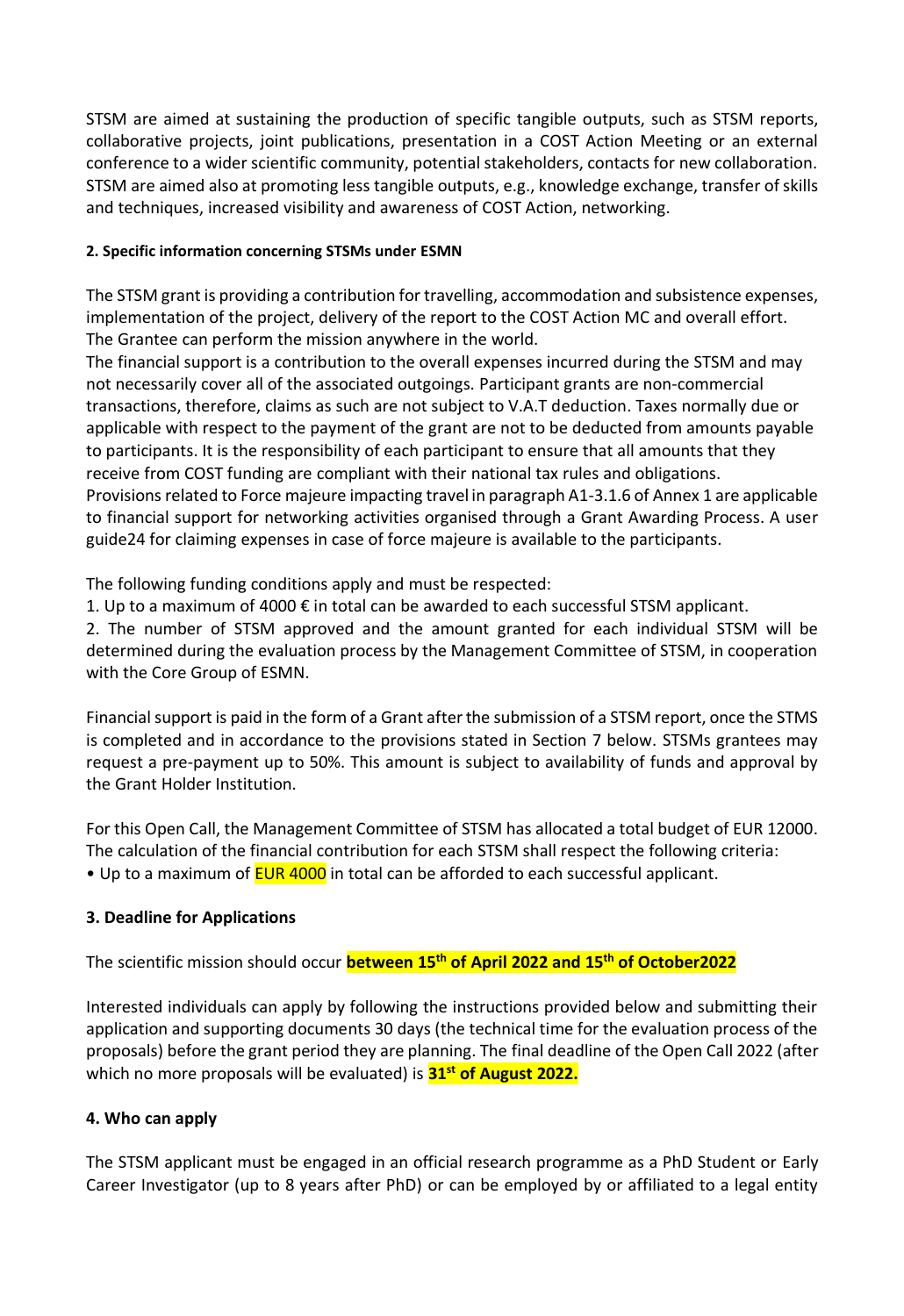which has within its remit a clear association with performing research, training or clinical practice in the field of sexual medicine and sexual health.

The applicants should come from any of the COST Full Member/Cooperating Member countries, from COST Near Neighbour countries or European RTD which are members of the ESMN COST Action. The institutions / organisations or legal entities, where applicants pursue their main professional activities, are considered as Home Institutions. The Host Institution is the institution / organisation that will host the successful applicant.

# **5. How to apply**

## **The application process in details is as follows:**

- 1. All applicants must carefully read the rules detailed in the COST Annotated Rules (see A2-1.1 Mobility of Researchers and Innovators; A2-2.3 Process Description – view of the Grantee: [https://www.cost.eu/uploads/2022/02/COST-094-21-Annotated-Rules-for-COST-Actions-](https://www.cost.eu/uploads/2022/02/COST-094-21-Annotated-Rules-for-COST-Actions-Level-C-2022-02-15.pdf)[Level-C-2022-02-15.pdf\)](https://www.cost.eu/uploads/2022/02/COST-094-21-Annotated-Rules-for-COST-Actions-Level-C-2022-02-15.pdf)
- 2. All applicants must register for an e-COST profile at https://e-services.cost.eu/ adding their bank account details to their profile, as requested.
- 3. The applicant must obtain a letter of invitation from the Host Institution confirming that they can undertake the STSM on the given dates prior to submitting an application.
- 4. The applicant must complete, submit their STSM application online at: https://eservices.cost.eu/activity/grants.
- 5. The applicant must send their STSM application form submitted to e-COST (pdf) and the relevant supporting documents (see below) to Prof. Raffaella Ferrero Camoletto, STSM Coordinator (contact person: Ms. Van info@esmn-cost.eu) for evaluation before the application submission deadline expires.

#### **The list of supporting documents to be submitted in pdf format for the evaluation are:**

(a) The submitted STSM application form (downloadable when the online application is submitted – see point 4 above);

(b) A motivation letter including an overview of the proposed activities that will be performed, which must contain a plan of work for the visit, highlighting the proposed contribution to the scientific objectives of ESMN (proposed plan of work should be consulted with the Host Institution in advance), and the description of what exactly will be carried on and why it is important for the applicant and their scientific work;

Networking Activity Information to be provided in the application STSM To be filled in e-COST:

- Title
- Start and end date (within the active Grant Period);
- Budget requested by the applicant;
- Information about the host institution and contact person.

To be uploaded to e-COST:

• Application form (template available on e-COST) describing: Goals, description of the work to be carried out by the applicant, expected outcomes and description of the contribution to the Action MoU objectives;

- Confirmation of the host on the agreement from the host institution in receiving the applicant;
- Other documents required by the Action (e.g. recommendation letter, etc…)